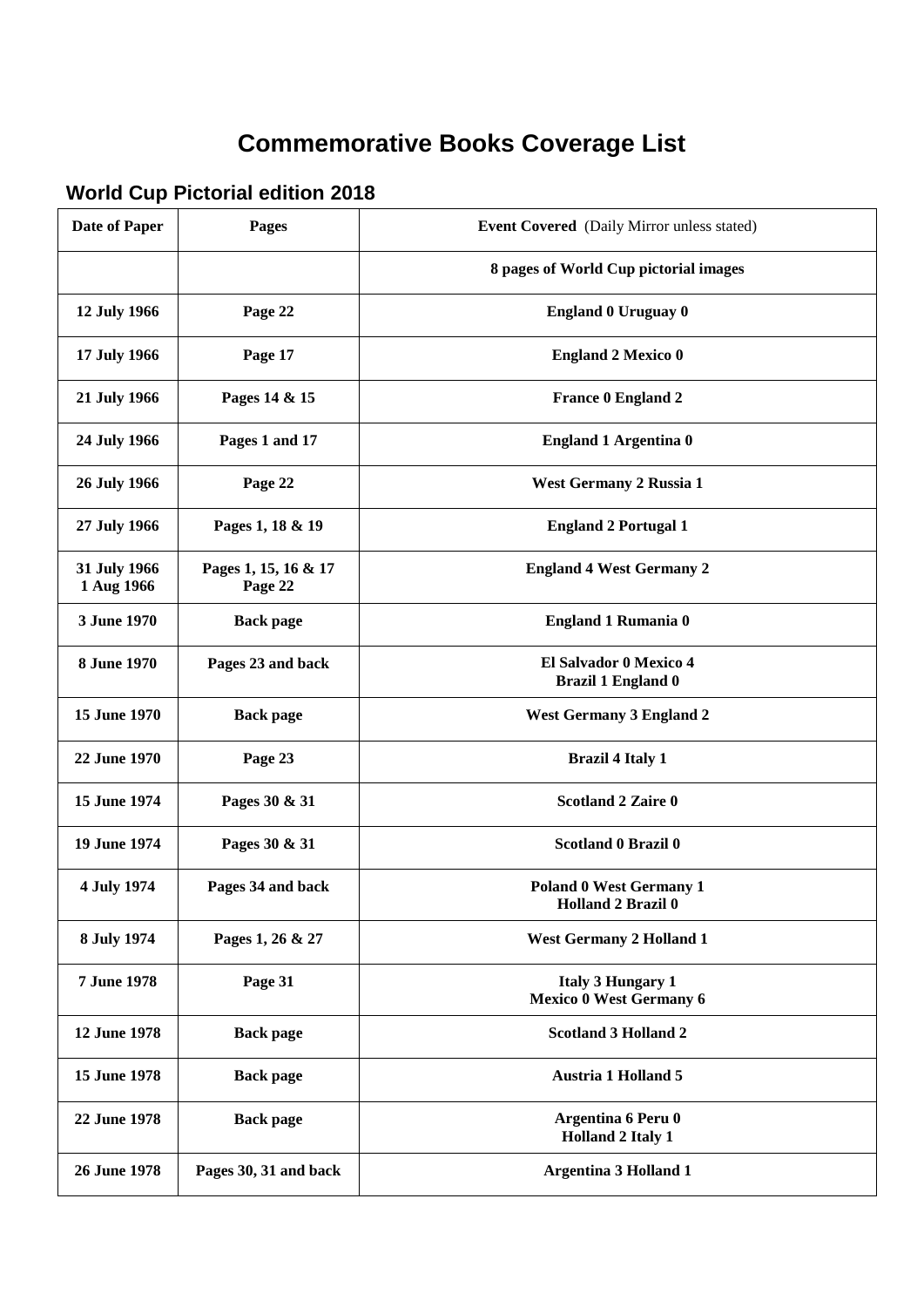| 17 June 1982        | Pages 26 & 27                     | <b>England 3 France 1</b>                                              |
|---------------------|-----------------------------------|------------------------------------------------------------------------|
| 21 June 1982        | Pages 26 & 27                     | England 2 Czechoslovakia 0                                             |
| 23 June 1982        | <b>Back page</b>                  | <b>Russia 2 Scotland 2</b>                                             |
| 26 June 1982        | <b>Back page</b>                  | Spain 0 Northern Ireland 1                                             |
| <b>30 June 1982</b> | <b>Back page</b>                  | <b>England 0 West Germany 0</b>                                        |
| 2 July 1982         | <b>Back page</b>                  | Northern Ireland 2 Austria 2                                           |
| 6 July 1982         | Pages 30 & 31<br><b>Back page</b> | <b>Brazil 2 Italy 3</b><br>Spain 0 England 0                           |
| 9 July 1982         | <b>Back page</b>                  | France 3 West Germany 3 (West Germany win 5-4 on penalties)            |
| 12 July 1982        | <b>Back page</b>                  | <b>Italy 3 West Germany 1</b>                                          |
| 12 June 1986        | <b>Back page</b>                  | <b>England 3 Poland 0</b>                                              |
| 14 June 1986        | <b>Back page</b>                  | <b>Uruguay 0 Scotland 0</b>                                            |
| 19 June 1986        | Pages 30 & 31                     | <b>England 3 Paraguay 0</b>                                            |
| 23 June 1986        | Pages 26 & 27                     | <b>England 1 Argentina 2</b>                                           |
| 26 June 1986        | Pages 30 & 31                     | <b>France 0 West Germany 2</b>                                         |
| 30 June 1986        | Pages 34, 35 and back             | <b>Argentina 3 West Germany 2</b>                                      |
| 22 June 1990        | Pages 34 & 35                     | <b>England 1 Egypt 0</b>                                               |
| 26 June 1990        | Pages 30 & 31                     | Republic of Ireland beat Romania 5-4 on penalties<br>Italy 2 Uruguay 0 |
| 27 June 1990        | Pages 42 & 43                     | <b>England 1 Belgium 0</b>                                             |
| 2 July 1990         | Pages 30 & 31                     | <b>England 3 Cameroon 2</b>                                            |
| 5 July 1990         | Pages 38 & 39                     | West Germany beat England 4-3 on penalties                             |
| 9 July 1990         | Pages 30, 31 and back             | West Germany 1 Argentina 0                                             |
|                     |                                   | 16 pages of World Cup pictorial images                                 |
| 19 June 1994        | Pages 64 & 65                     | <b>Republic of Ireland 1 Italy 0</b>                                   |
| 14 July 1994        | Pages 38 & 39                     | Italy 2 Bulgaria 1                                                     |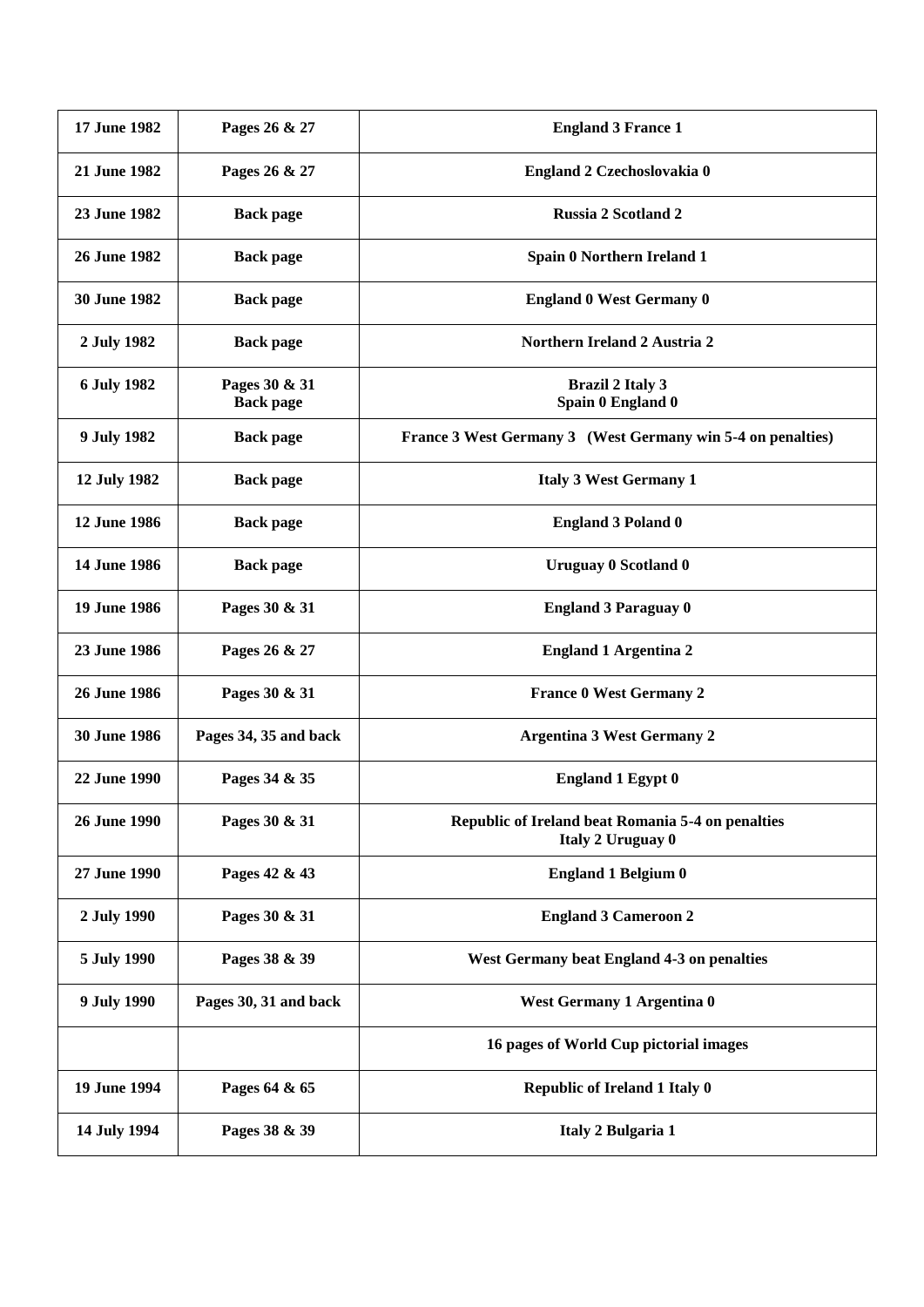| 18 July 1994        | Pages 38, 39 and back | Brazil beat Italy 3-2 on penalties             |
|---------------------|-----------------------|------------------------------------------------|
| <b>16 June 1998</b> | Pages 42 & 43         | <b>England 2 Tunisia 0</b>                     |
| 17 June 1998        | Pages 46 & 47         | <b>Scotland 1 Norway 1</b>                     |
| 27 June 1998        | Pages 50 & 51         | England 2 Colombia 0                           |
| 1 July 1998         | Pages 46 & 47         | <b>Argentina beat England 4-3 on penalties</b> |
| 13 July 1998        | Pages 46, 47 and back | <b>France 3 Brazil 0</b>                       |
| <b>8 June 2002</b>  | Pullout pages 2 & 3   | <b>Argentina 0 England 1</b>                   |
| 12 June 2002        | Pages 46 & 47         | Republic of Ireland 3 Saudi Arabia 0           |
| <b>16 June 2002</b> | Pullout pages 2 & 3   | <b>England 3 Denmark 0</b>                     |
| 22 June 2002        | Pullout pages 2 & 3   | <b>England 1 Brazil 2</b>                      |
| 1 July 2002         | Pages 62, 63 and back | <b>Brazil 2 Germany 0</b>                      |
| <b>26 June 2006</b> | Pages 60 & 61         | <b>England 1 Ecuador 0</b>                     |
| 2 July 2006         | Pullout pages 2 & 3   | Portugal beat England 3-1 on penalties         |
| 5 July 2006         | Pages 54 & 55         | <b>Germany 0 Italy 2</b>                       |
| 6 July 2006         | Pages 70 & 71         | <b>Portugal 0 France 1</b>                     |
| <b>10 July 2006</b> | Pages 62, 63 and back | Italy beat France 5-3 on penalties             |
| 24 June 2010        | Pages 70 & 71         | <b>England 1 Slovenia 0</b>                    |
| 3 July 2010         | Pullout pages 2 & 3   | <b>Holland 2 Brazil 1</b>                      |
| 7 July 2010         | Pages 62 & 63         | <b>Uruguay 2 Holland 3</b>                     |
| 8 July 2010         | Pages 70 & 71         | Spain 1 Germany 0                              |
| 12 July 2010        | Pages 62, 63 and back | Spain 1 Holland 0                              |
| 14 June 2014        | Pullout pages 1 and 3 | <b>Holland 5 Spain 1</b>                       |
| 17 June 2014        | Pullout pages 2 & 3   | <b>Germany 4 Portugal 0</b>                    |
| 9 July 2014         | Pages 62 & 63         | <b>Brazil 1 Germany 7</b>                      |
| 10 July 2014        | Pages 62 & 63         | <b>Argentina beat Holland 4-2 on penalties</b> |
|                     |                       |                                                |